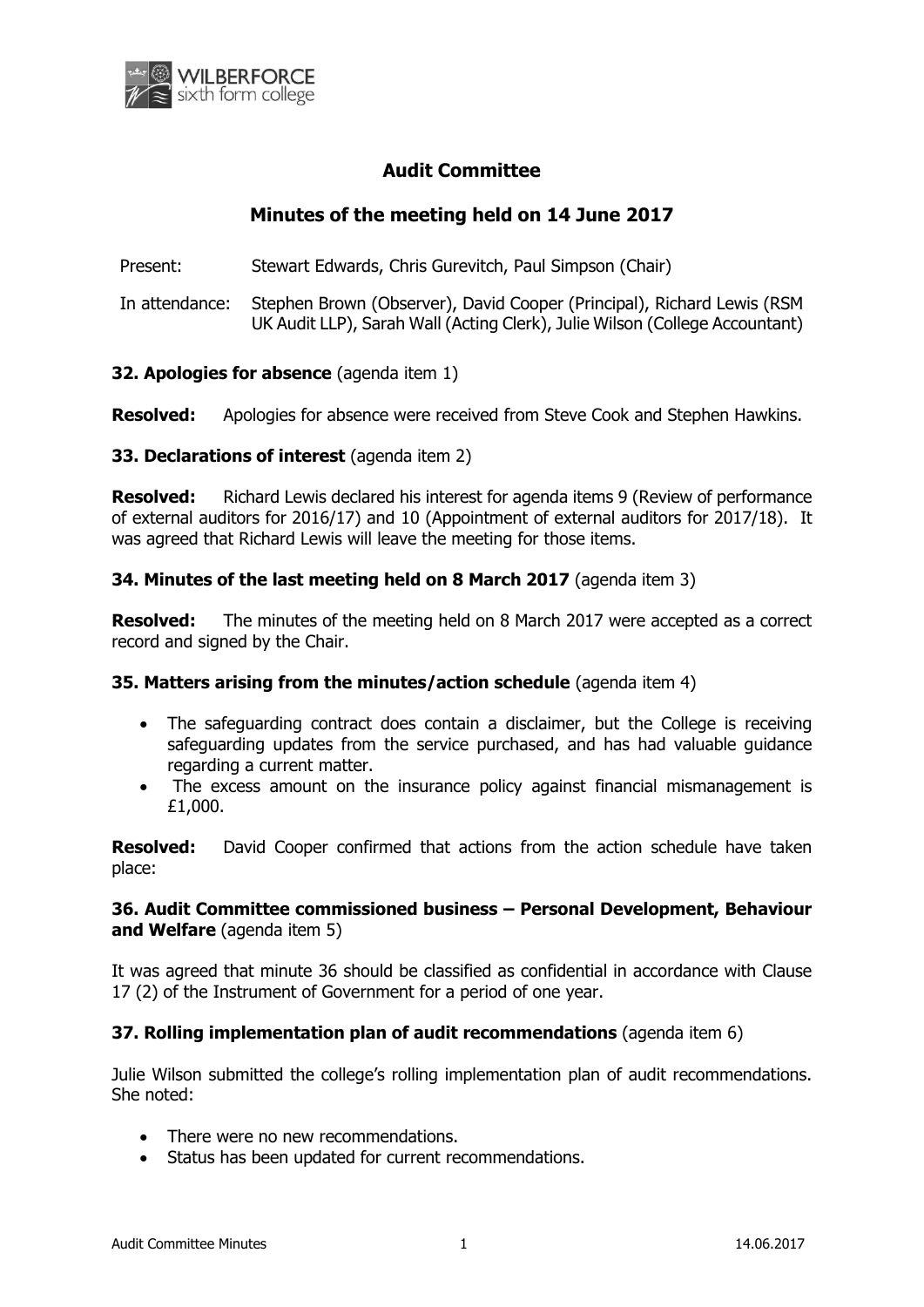All have been actioned in line with recommendation.

**Recommended:** The rolling implementation plan of audit recommendations was received.

## **38. Audit Plan for the year ended 31 July 2017** (agenda item 7)

Richard Lewis submitted the Audit Plan for the year ended 31 July 2017. He noted its contents:

- Introduction and engagement objectives
- Audit and regularity approach, scope and timetable
- $\bullet$  Key risks affecting the audit plan
	- o Richard Lewis noted the ongoing issue of pensions.
	- $\circ$  Richard Lewis stated that Governors must assess whether the college is a going concern when signing the year-end financial statements. At present he believes this to be the case. He said that now the ABR process has been completed, this should be taken into account when looking at the college as a going concern.
- Fees
- Audit engagement team
- Other matters relating to audit and regularity scope, approach and reporting
- Pro forma audit and regularity reports (unmodified)
- Governance, control and independence
- Financial reporting developments

Richard Lewis noted details of training provided by RSM UK Audit in July 2017, and this has been circulated to Governors by the Clerk.

The Committee thanked Richard Lewis for this thorough and detailed report.

**Recommended:** The Audit Plan for the year ended 31 July 2017 was received.

### **39. Update / emerging issues** (agenda item 8)

Richard Lewis explained the national issues from audit findings, including:

- Off payroll working (IR35 legislation). David Cooper confirmed that only one person was affected by this and they have now moved onto payroll.
- VAT on catering. Richard Lewis confirmed that this is not an issue to the college as goods are only sold to staff and students, not the general public.

**Resolved:** The update on emerging issues was received.

### **40. Review of performance of external auditors for 2016/17** (agenda item 9)

Richard Lewis was not in attendance for this item.

Governors confirmed that performance of RSM UK Audit was discussed in more detail at the previous meeting. Governors agreed that they are very happy with the service, their advice is helpful and reassuring. David Cooper noted that Richard Lewis also deals with the other federation colleges, and this was helpful in giving common and consistent guidance to the group.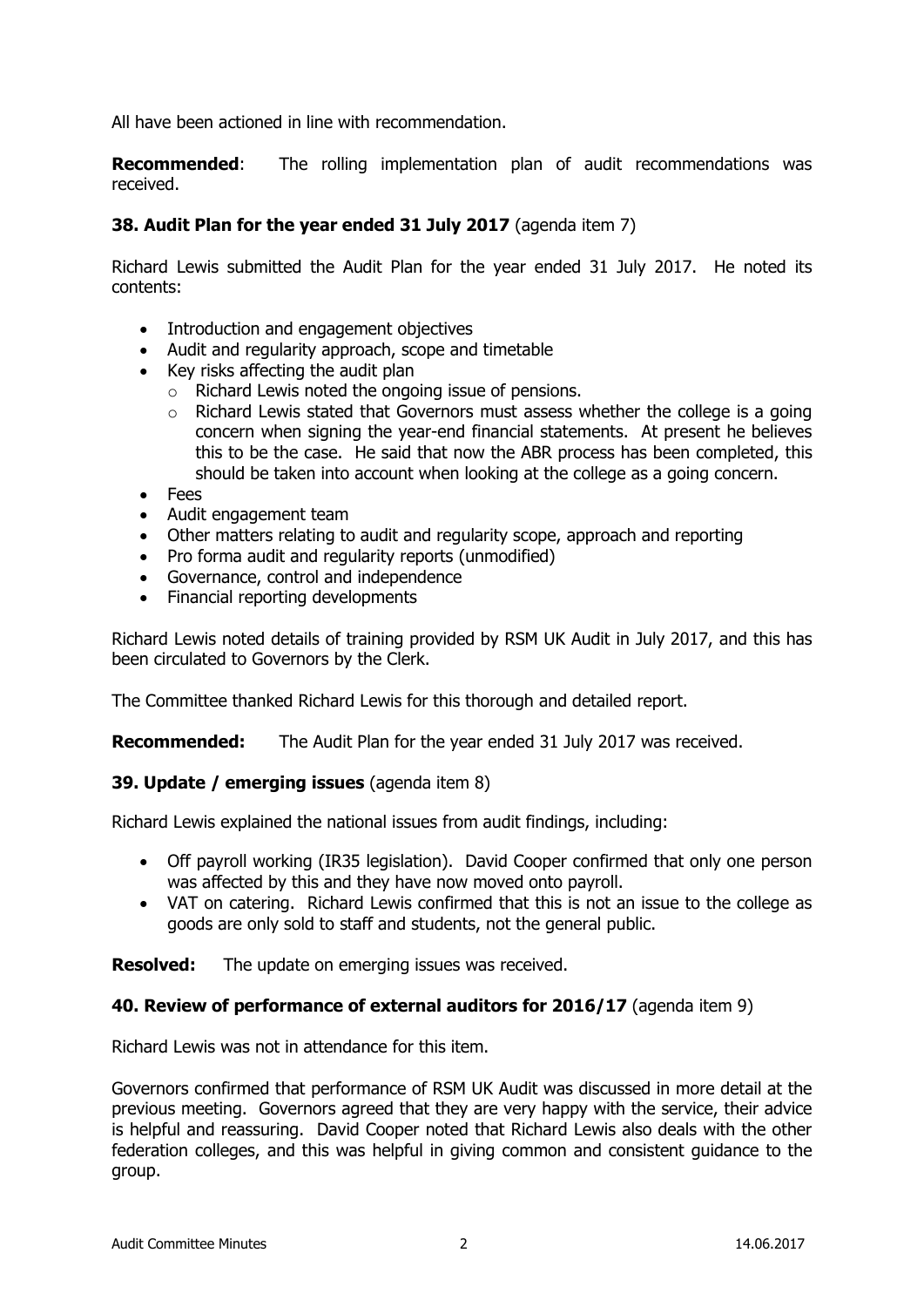**Recommended:** The review of performance of external auditors for 2016/17 was received.

## **41. Appointment of external auditors for 2017/18** (agenda item 10)

It was agreed that minute 41 should be classified as confidential in accordance with Clause 17 (2) of the Instrument of Government for a period of one year.

## **42. Board Assurance Framework and Risk Register** (agenda item 11)

David Cooper submitted the college's Risk Register, which ensures the college is compliant with appropriate legislation and fulfils the current funding requirements of the EFA. David Cooper drew attention to the following updates:

- The risk of ABR has been removed following the completion of the process.
- Addition of the risk of an on-site incident or incident in the proximity of the college.
- Addition of the risk of unfunded SFCA pay framework inflation.
- Addition of the risk of failure of the Federation.

Referring to the entry regarding an on-site incident or incident in the proximity of the college, David Cooper noted that the senior team are currently updating security policies following guidance from the Home Office and Humberside Police. New turnstiles are also being investigated to make the college site more secure.

Richard Lewis noted that the Risk Register needed an update on page 1 to remove Bob Overment's name.

Richard Lewis suggested that a methodology be developed to formally provide assurance from by management to the Audit Committee, supported by evidence, that actions are taking place.

Governors asked if there could be a schedule developed for reviewing the controls and assurances contained in the register, by theme. This would be supporting evidence to external bodies such as Ofsted that actions/risks are being investigated. Richard Lewis offered his services to help pull together the schedule. It was agreed that David Cooper and Richard Lewis will meet before working with Paul Simpson to formulate the supporting document.

**Recommended:** That the Board Assurance Framework and Risk Register be approved. The report will remain confidential.

**43. Proposed annual cycle of business of the Audit Committee 2017/18** (agenda item 12)

**Resolved:** The annual cycle was reviewed and agreed.

**43. Annual review of the role and effectiveness of the Audit Committee 2016/17** (agenda item 13)

Governors completed the Committee's self-assessment questionnaire. Governors reviewed the performance of the Committee for 2016/17 and agreed that the Committee operated effectively.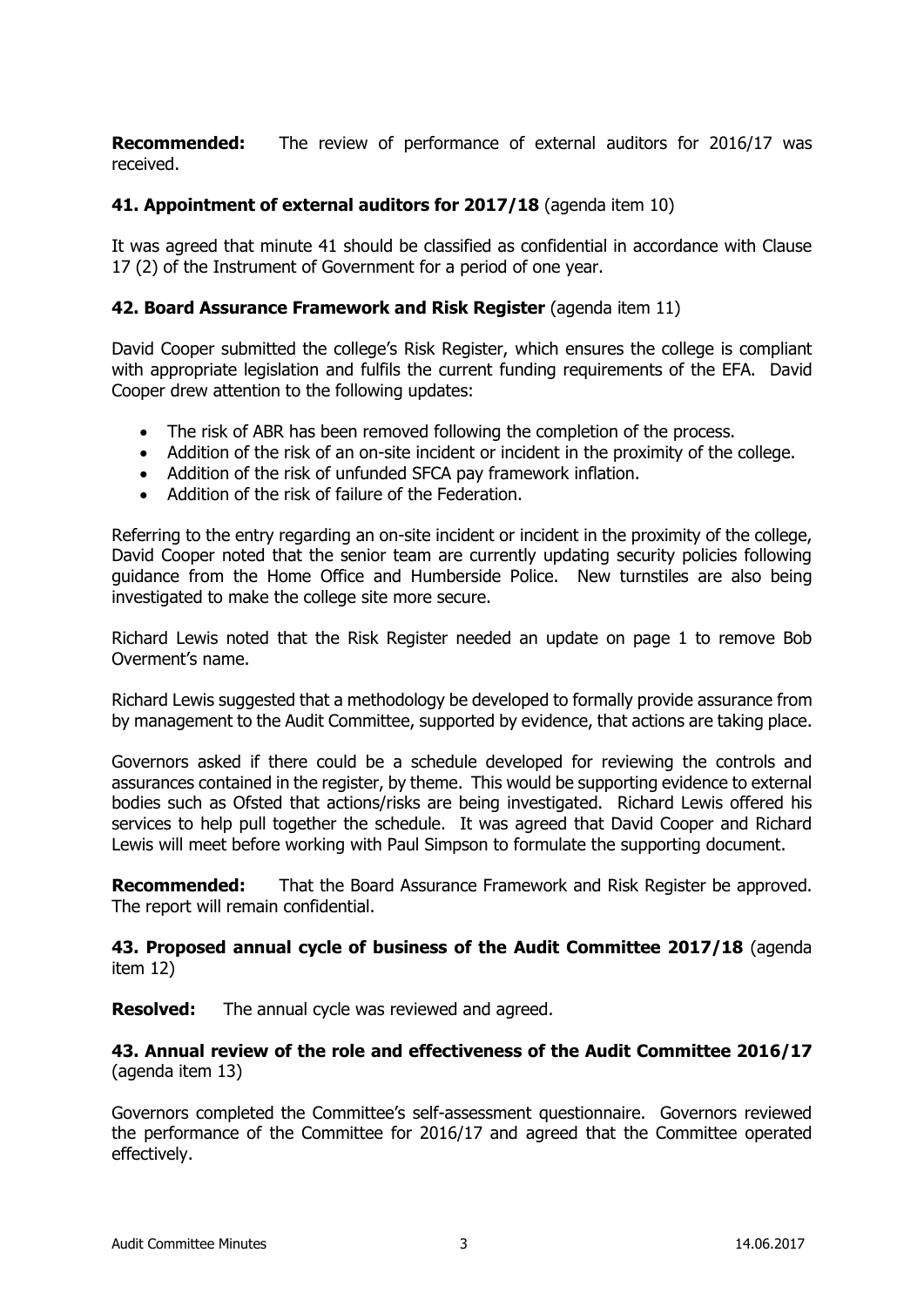Governors requested that Richard Lewis prepare and provide a summary document to accompany large audit documents, outlining the main points.

Governors requested that a review of the terms of reference be undertaken at the June meetings in preparation for the following academic year.

**Resolved:** The results of the annual self-assessment of the Audit Committee's role and effectiveness were noted.

**44. Any other business** (agenda item 14)

**Resolved:** There was no other business.

**45. Date of next meeting** (agenda item 15)

**Resolved:** The next meeting will take place on Wednesday 22 November 2017 at 12 noon (subject to Corporation approval).

#### **46. Confidential items/reports**

It was agreed that the following minutes /reports be classified as confidential in accordance with Clause 17 (2) of the Instrument of Government and associated reports are therefore not available for circulation to the public, college staff or students (excluding senior post holders).

| Minutes: |                                                                       |      |  |                     | Reports: |                                                                                                                                                     |  |
|----------|-----------------------------------------------------------------------|------|--|---------------------|----------|-----------------------------------------------------------------------------------------------------------------------------------------------------|--|
|          | Minute<br>commissioned business - HR policies<br>auditors for 2017/18 | .36: |  | Audit Committee   • |          | Minute 36: Contracts and Policies Review<br>- Recommendations to Audit Committee<br>Minute 41: Appointment of external   • Minute 42: Risk Register |  |